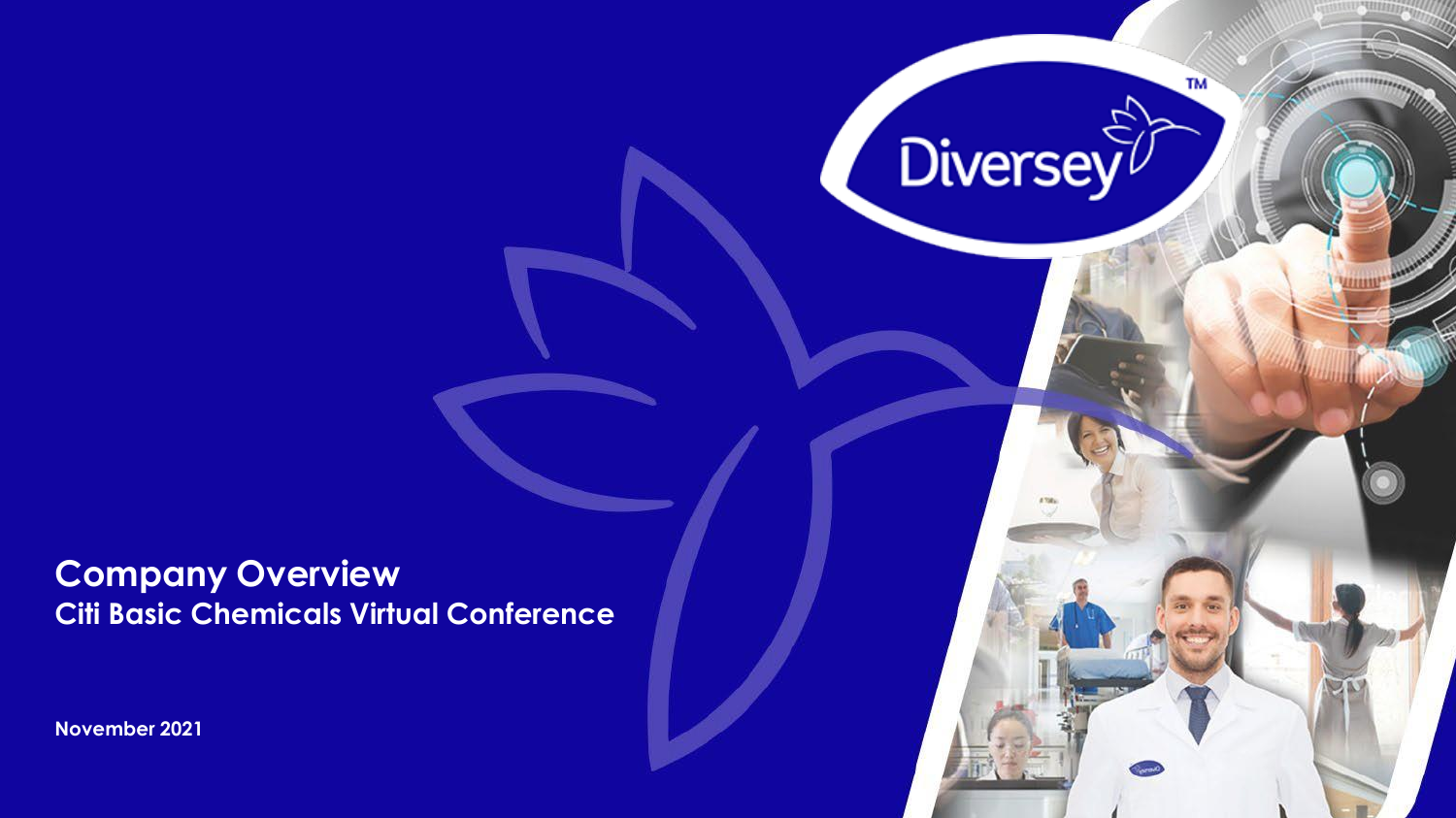## **Disclaimer**

### **Forward-Looking Statements:**

This presentation and the related conference call includes forward-looking statements within the meaning of the Private Securities Litigation Reform Act of 1995. These forward looking statements reflect the current expectations of Diversey Holdings, Ltd. and its subsidiaries (the "Company") and projections with respect to, among other things, its financial condition, results of operations, plans, objectives, future performance, business, strategy, guidance, long term margins and other financial goals and value creation algorithms. These statements may be preceded by, followed by, include or otherwise be identified by the words "anticipate," "estimate," "expect," "project," "plan," "potential," "predict," "intend," "believe," "may," "might," "will," "would," "should", "can have," "could," "continue," "contemplate," "target," "likely" and the negatives thereof and other words and terms of similar meaning. Forward-looking statements include all statements that are not historical facts. Forwardlooking statements are based on information available at the time those statements are made and/or management's good faith beliefs and assumptions as of that time with respect to future events. There is no assurance that any forward-looking statements will materialize. Such forward-looking statements involve unknown risks and uncertainties and other important factors that may cause performance or achievements to be materially different from any future results, performance or achievements expressed or implied by the forward-looking statements. You are cautioned not to place undue reliance on forward-looking statements, which reflect expectations only as of the date of this presentation. Statements in this presentation speak only as of the date they were made, and the Company undertakes no obligation to update or review any forward-looking statement, whether as a result of new information, future events or otherwise, except as otherwise required by law. **Market and Industry Data:**

This presentation includes information concerning economic conditions, the Company's industry, the Company's markets and the Company's competitive position that is based on a variety of sources, including information from independent industry analysts and publications, as well as the Company's own estimates and research. The Company's estimates are derived from publicly available information released by third party sources, as well as data from its internal research, and are based on such data and the Company's knowledge of its industry, which the Company believes to be reasonable. The independent industry publications used in this presentation were not prepared on the Company's behalf. This information involves many assumptions and limitations, and you are cautioned not to give undue weight to these estimates. The Company has not independently verified the accuracy or completeness of the data contained in these industry publications and other publicly available information. Accordingly, the Company makes no representations as to the accuracy or completeness of that data nor does it undertake to update such data after the date of this presentation.

### **Non-GAAP Measures:**

This presentation contains financial measures, including Adjusted EBITDA and EBITDA, which are not recognized under generally accepted accounting principles in the United States ("GAAP"). The Company believes that non-GAAP financial information, when taken collectively, may be helpful to investors because it provides consistency and comparability with past financial performance and assists in comparisons with other companies, some of which use similar non-GAAP financial information to supplement their GAAP results. The non-GAAP financial information is presented for supplemental informational purposes only, and should not be considered a substitute for financial information presented in accordance with GAAP and may be different from similarly-titled non-GAAP measures used by other companies. Adjusted EBITDA and EBITDA have limitations as analytical tools, and you should not consider these measures either in isolation or as a substitute for other methods of analyzing the results as reported under GAAP. For a reconciliation of historical non-GAAP financial measures to the most closely comparable GAAP measures, see the appendix to this presentation.

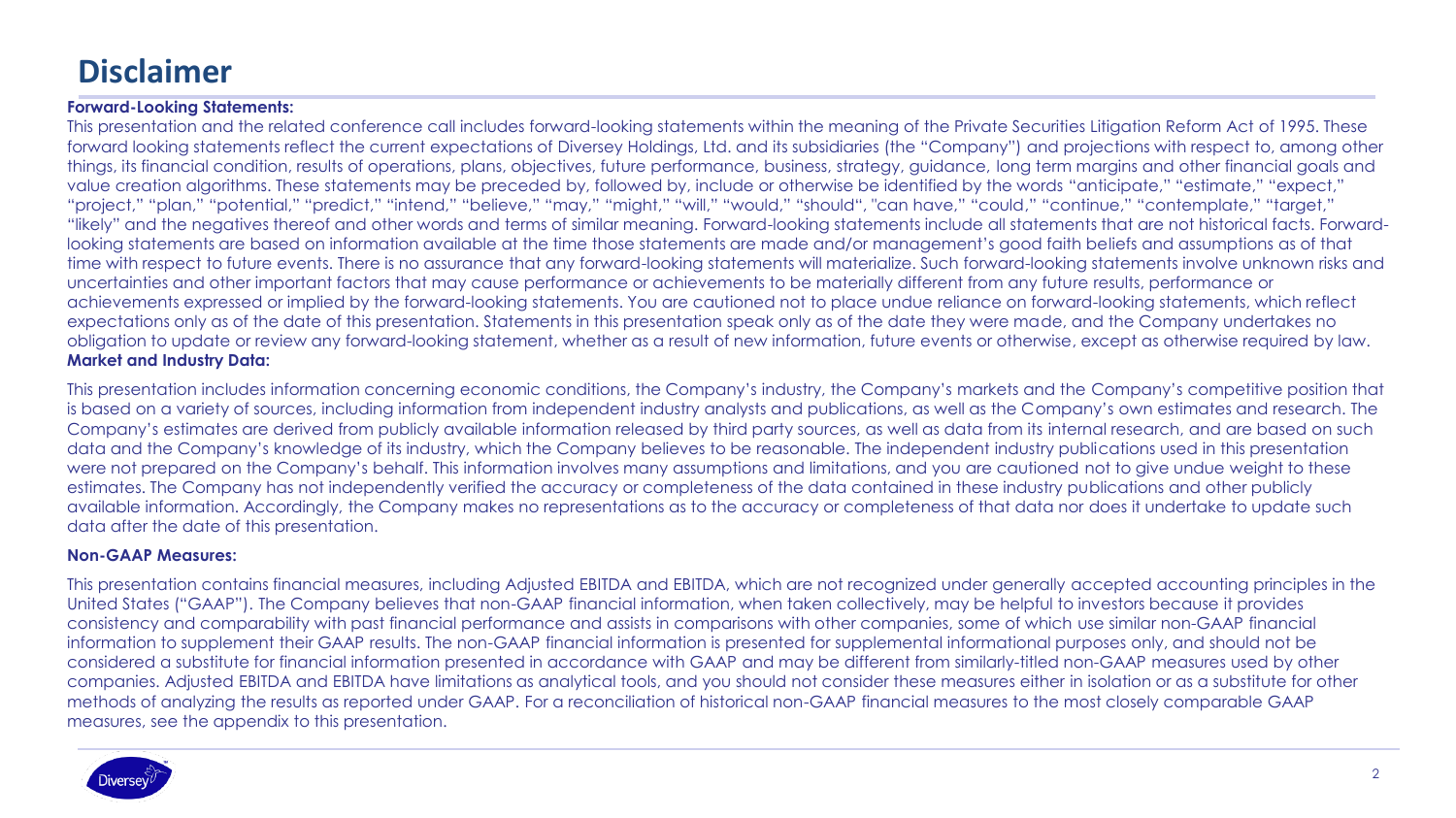# **Market Leader in Hygiene, Infection Prevention, and Cleaning Solutions**





**Notes:**

1. Based on year end 2020 values. See page in appendix for reconciliation to NetIncome 2. Based on 2020 revenues. Emerging markets includes EasternEurope

3. Based on 2020 revenues, Facility Service includes BSC and Education end markets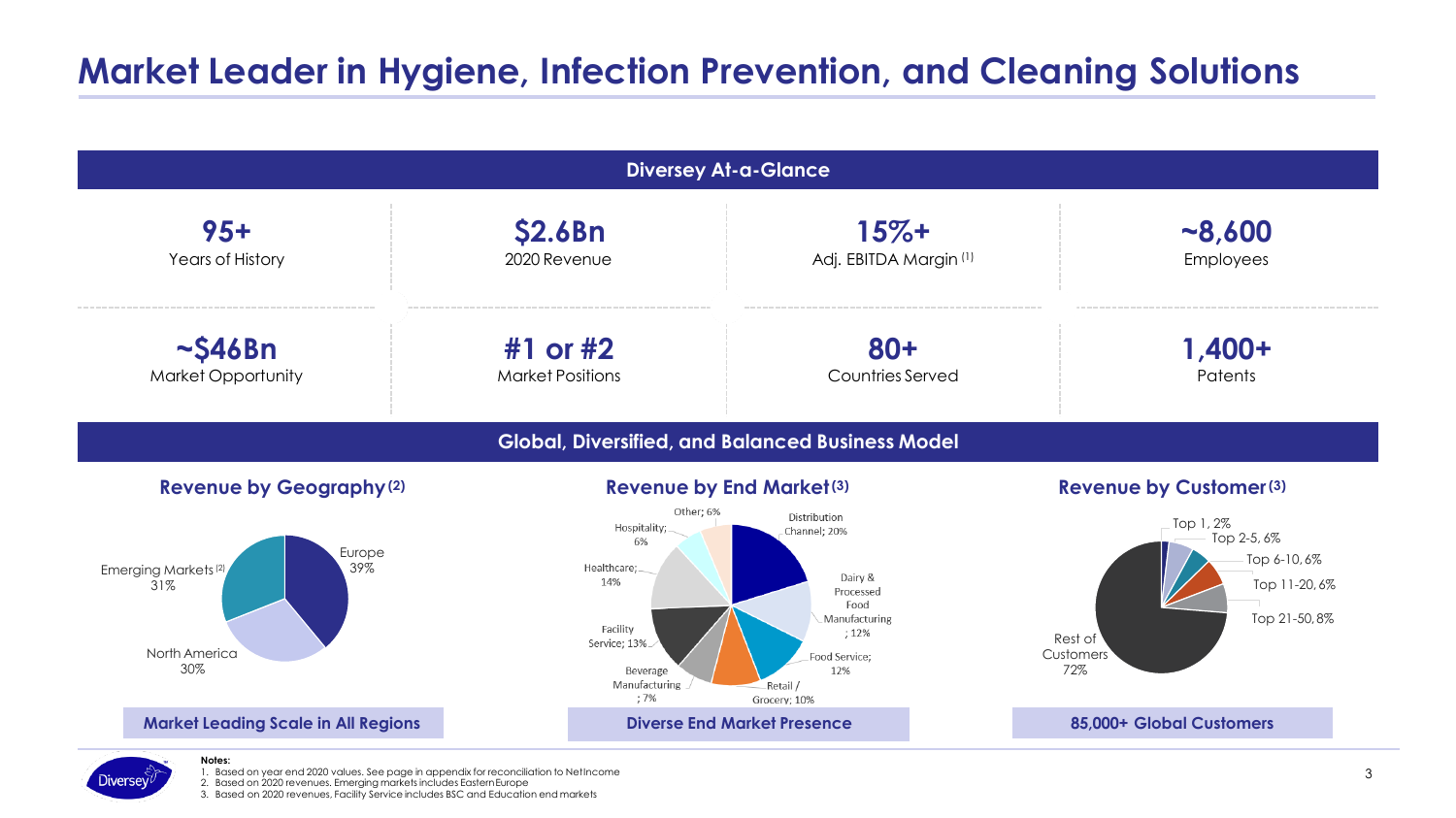# **We Serve Our Customers Across Two Business Segments**



## **Institutional**

## **\$1,995MM** *(76% of 2020 Revenue)*

- Infection Prevention: Hard Surface & Personal Care
- Floor & Building Care Chemicals
- Kitchen & Mechanical Warewash Chemicals and Machines
- Fabric Care
- Dosing & Dispensing Equipment
- Floor Care Machines
- Food Safety and Audit

## **End Markets End Markets**





**Service**









**Education Hospitality Building Service Contractors**



# **Food & Beverage**

## **\$634MM** *(24% of 2020 Revenue)*

- Cleaning Products
- Engineering & Equipment Solutions
- Knowledge-Based Services
- Training
- Water Treatment

**Beverage**





**Alcoholic Beverage**

**Non-**











4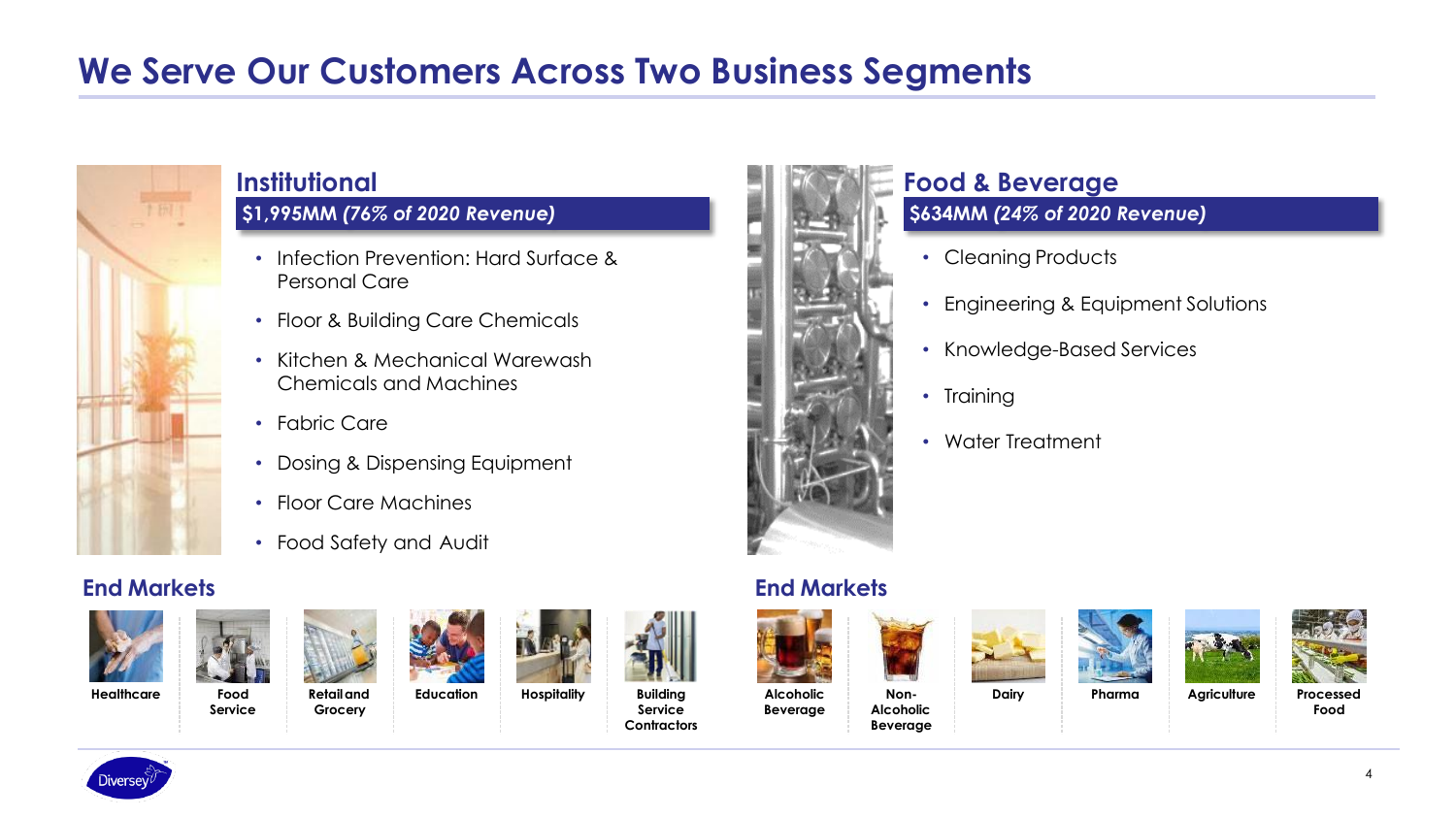# **The Diversey Value Creation Algorithm**



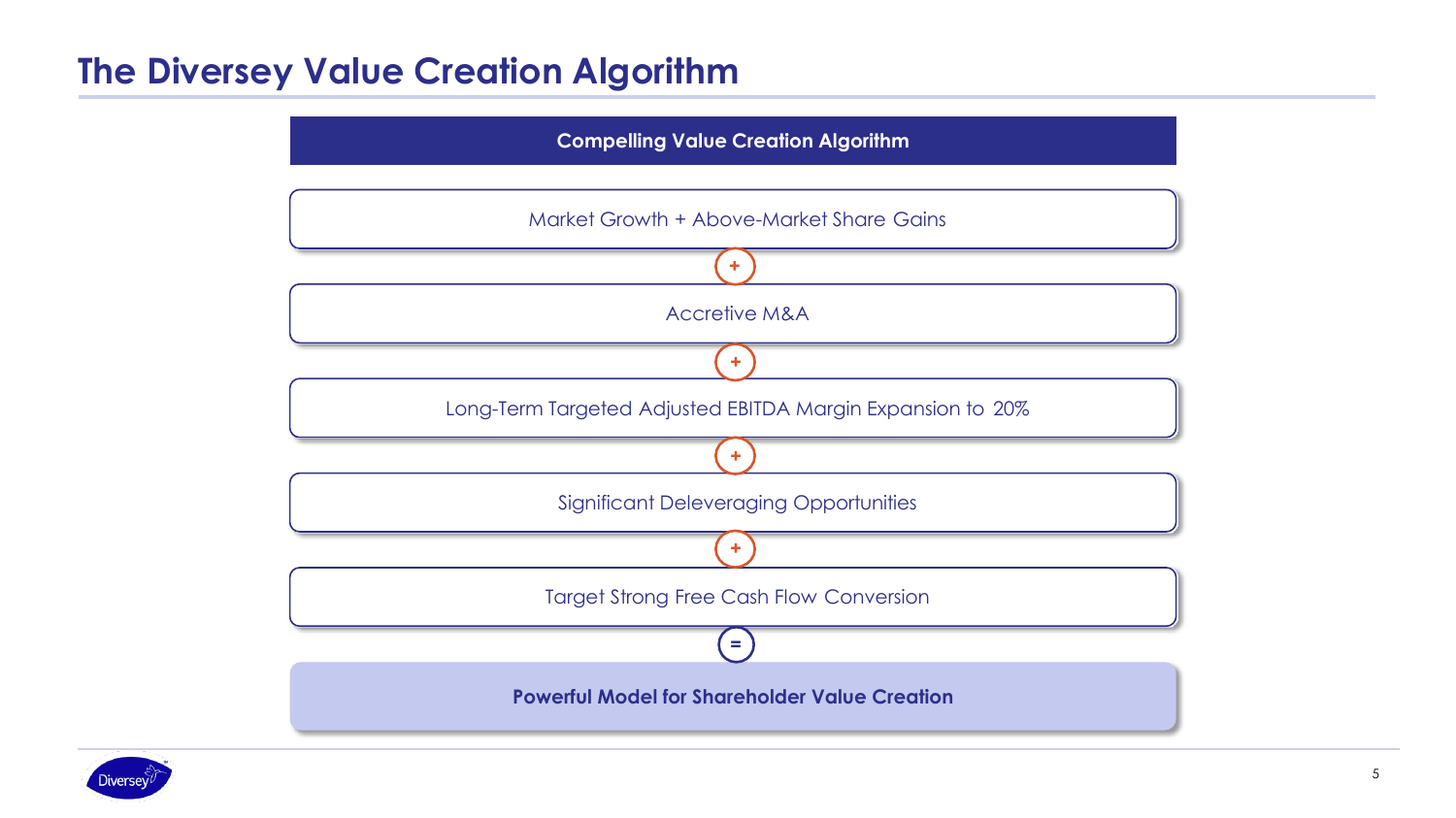# **Our Growth Plan is Clear, Compelling, and Multi-Faceted**



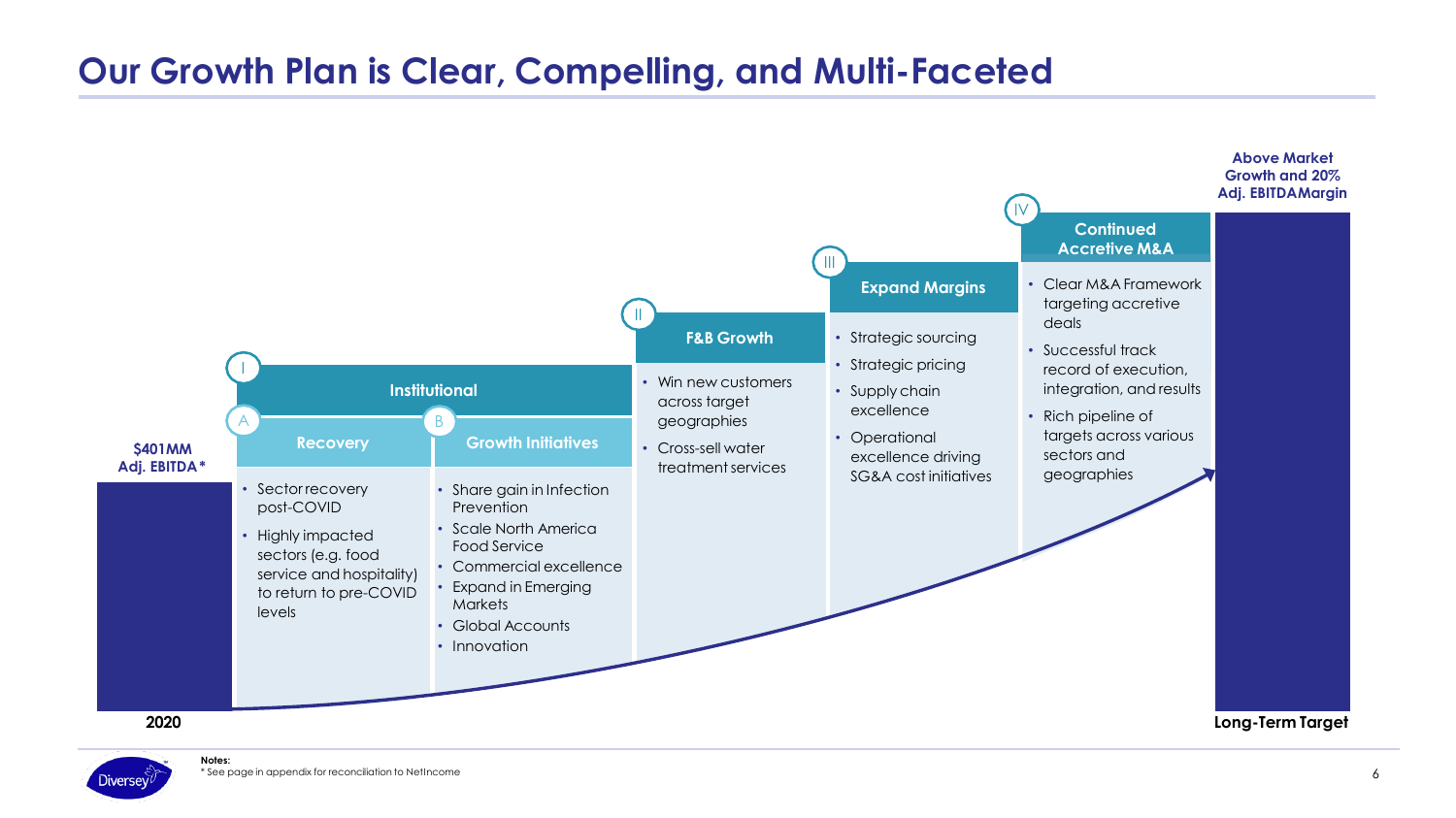

**ASK MAR** 

## **APPENDIX**

# **Financial Reconciliations**